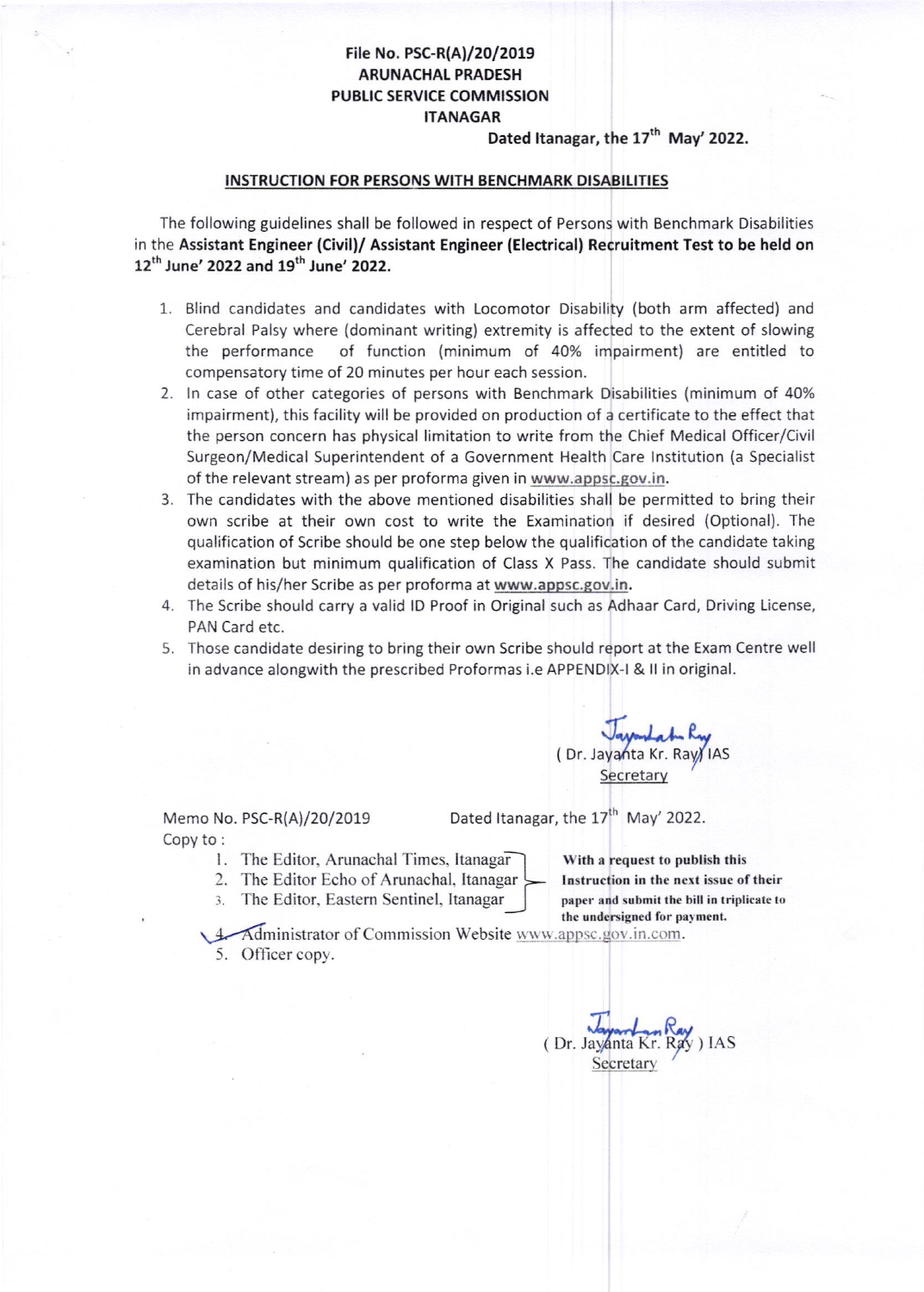## **APPENDIX-I**

#### Certificate regarding physical limitation in an examinee to write

|   | This                         | 1S | to | certify |                                      |  |   | that, I have examined Mr/MS/MRS                                                   |     |
|---|------------------------------|----|----|---------|--------------------------------------|--|---|-----------------------------------------------------------------------------------|-----|
|   |                              |    |    |         |                                      |  |   | (name of the candidate with disability),                                          |     |
| a | person with                  |    |    |         |                                      |  |   | (nature)                                                                          | and |
|   |                              |    |    |         |                                      |  |   | percentage of disability as mentioned in the certificate of disability), S/o/ D/o |     |
|   |                              |    |    |         |                                      |  | a | resident                                                                          | of  |
|   |                              |    |    |         | (village/District/State and to state |  |   |                                                                                   |     |
|   |                              |    |    |         |                                      |  |   | that he/she has physical limitation which hampers his her writing capabilities    |     |
|   | owing to his her disability. |    |    |         |                                      |  |   |                                                                                   |     |

## Signature

Chief Medical Officer/Civil Surgeon/Medical Superintendent of a Government Heal care Institution

Name & Designation. Name of Government Hospital/Health Care Centre with Seal

Place:

Date:

NOTE:

Certificate should be given by a specialist of the relevant stream/disability (eg. Visual impairment - Ophthalmologist, Locomotor disability - Orthopaedics Specialist / PMR).